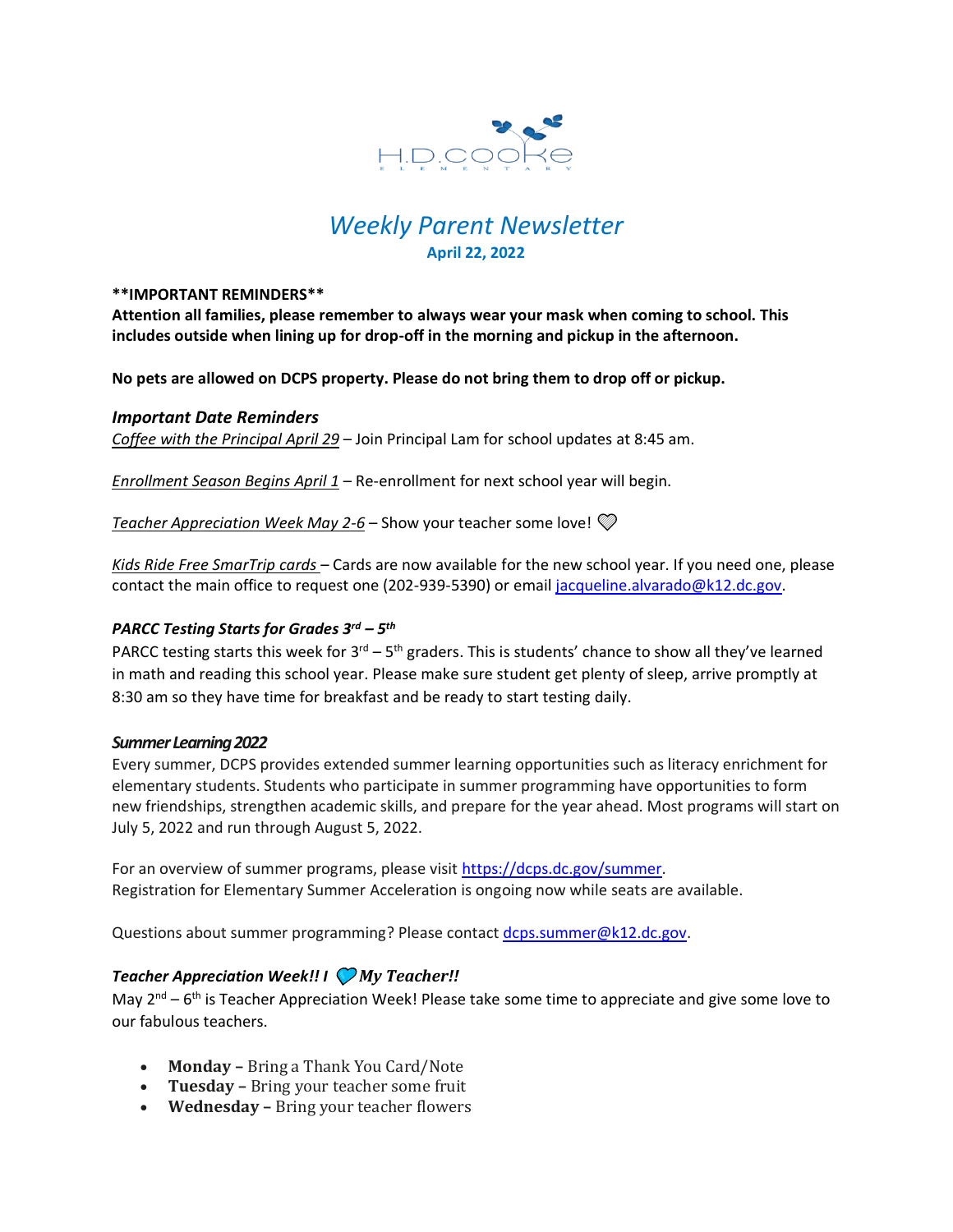- **Thursday—** Bring your teacher a baked treat
- **Friday –**
- Post something special about your teacher on social media (or send to Jackie to post on @HDC)

*If you would like to donate items for a teacher raffle (gift cards or any item), please send to main office.* 

# *Enrollment for School year 2022-2032*

Re-enrollment for next school year has begun. All students are required to re-enroll. Please make sure to re-enroll your student for next school year NOW. You can complete the enrollment forms online or in person. Make sure your submit your proof of address. Forms CANNOT be returned with students. Please call the main office if you have any questions: 202-939-5390.

Enrollments forms will also be available on the DCPS website: [https://enrolldcps.dc.gov](https://enrolldcps.dc.gov/)

## *DCPS Telephone Townhall*

The Bowser Administration will be providing updates on the DCPS COVID-19 Protocol Updates among other critical recovery efforts and district priorities. Join DCPS Leadership on Wednesdays at 5:00pm for a Community Telephone Townhall series on the DCPS COVID-19 Protocols.

Teletownhall dial-in details below: Dial-in: 844-881-1314 \*No Passcode Required\*

Dates:

- Wednesday, April 27 at 5:00PM
- Wednesday, May 25 at 5:00PM

#### *WiFi Available*

Are you in need of WiFi at home for any reason? We have a limited amount of WiFi hotspots. If you would like to request one, please contact Ms. Jackie Alvarado in the main office (202-939-5390) or email: [jacqueline.alvarado@k12.dc.gov.](mailto:jacqueline.alvarado@k12.dc.gov)

## *Asymptomatic Testing*

DCPS is now testing 10% of student population for asymptomatic COVID-19 testing. We tested students on Wednesday, April 20. We tested 47 students and all samples came back negative.

Watch this video to learn more about how student testing happens at school with ST3 [\(English](https://urldefense.proofpoint.com/v2/url?u=https-3A__rise.articulate.com_share_-2Dq6MdIeo2V42boWuOGTu8i4-2DcT9E-5Fpjy-23_lessons_QicMYr-5FNcrCg54C5EtRyuC-2DwHJjQQVR2&d=DwMFAg&c=euGZstcaTDllvimEN8b7jXrwqOf-v5A_CdpgnVfiiMM&r=r7MsakikdNxOh-N_Ssj9mdJUMRjWvhYw18Eqx42UE40&m=-vbhK74dxdF3UGFM3KXX_Mk-PGWZWrPZHiFLh_rcYM0&s=470EC6i3UbApDRfaxDIuMzBPFqhzK2pNSc-krTjYzOw&e=) and [Spanish\)](https://urldefense.proofpoint.com/v2/url?u=https-3A__youtu.be_PRaXjkFlGGQ&d=DwMFAg&c=euGZstcaTDllvimEN8b7jXrwqOf-v5A_CdpgnVfiiMM&r=r7MsakikdNxOh-N_Ssj9mdJUMRjWvhYw18Eqx42UE40&m=-vbhK74dxdF3UGFM3KXX_Mk-PGWZWrPZHiFLh_rcYM0&s=yCXksETv2O2ZulcBl9cazNcOvmB9Inp-drZAlbuFkaw&e=).

Please click [here](https://shieldt3k12portal.pointnclick.com/login_login.aspx) to access the Testing Patient Portal where you can see test results for your student (if/when they are tested).

If you are having trouble accessing your students' test results, please contact the ST3 Support Line at 833-762-0762 or please email them at [DCPSCOVIDTesting@dc.gov.](mailto:DCPSCOVIDTesting@dc.gov)

## *Early Dismissal*